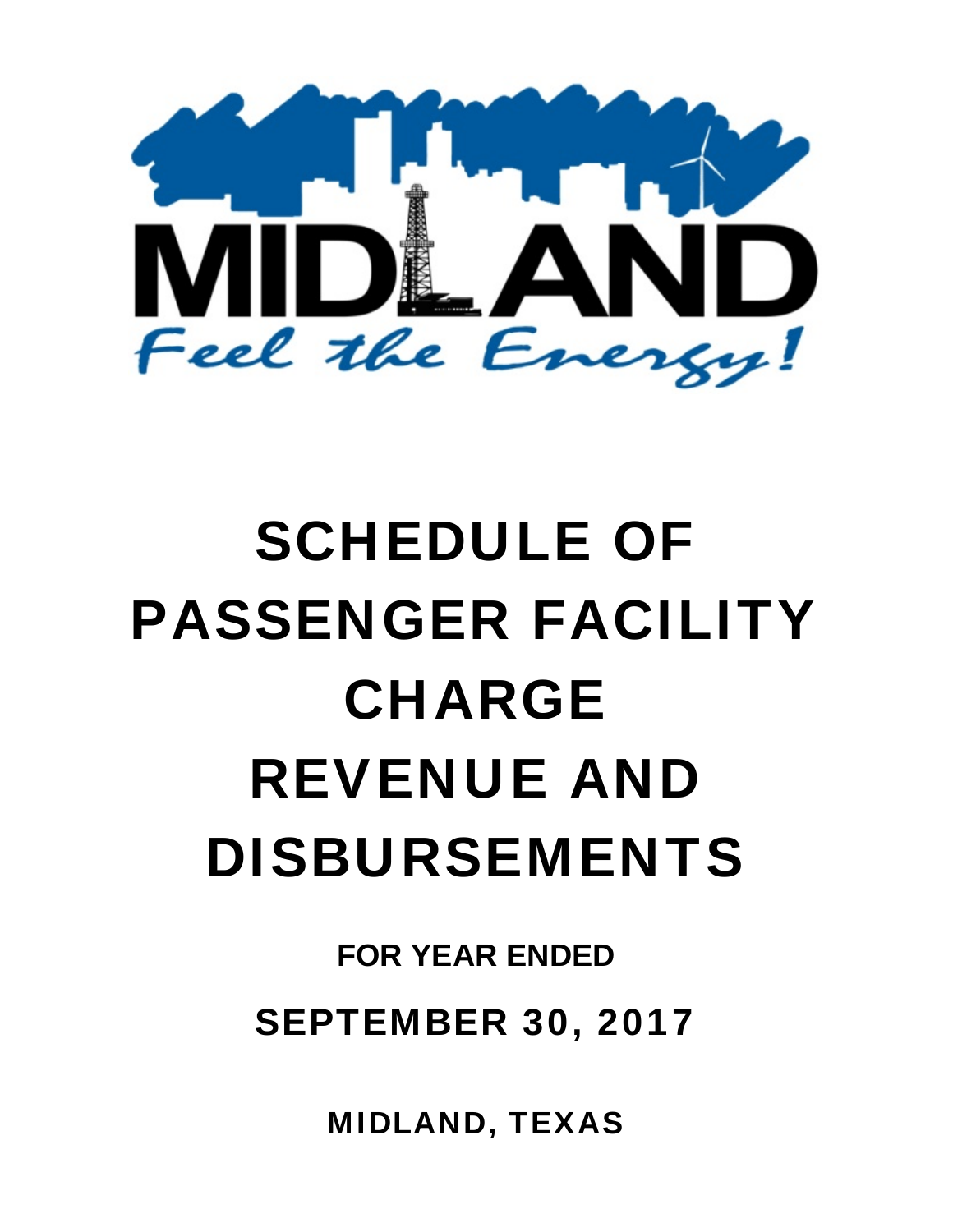# CITY OF MIDLAND, TEXAS MIDLAND INTERNATIONAL AIR AND SPACE PORT YEAR ENDED SEPTEMBER 30, 2017

#### TABLE OF CONTENTS PAGE

3

Report on Internal Control over Financial Reporting and on Compliance and Other Matters Based on an Audit of Financial Statements Performed in Accordance with *Government Auditing Standards* – Independent Auditor's Report 1

Report on Compliance for the Passenger Facility Charge Program; Report on Internal Control Over Compliance; and Report on Schedule of Passenger Facility Charge Revenue and Disbursements in Accordance with the *Passenger Facility Charge Audit Guide for Public Agencies* – Independent Auditor's Report

Schedule of Passenger Facility Charge Revenue and **Disbursements** 6

Notes to Schedule of Passenger Facility Charge Revenue and **Disbursements** 7

Passenger Facility Charge Audit Summary **8** 8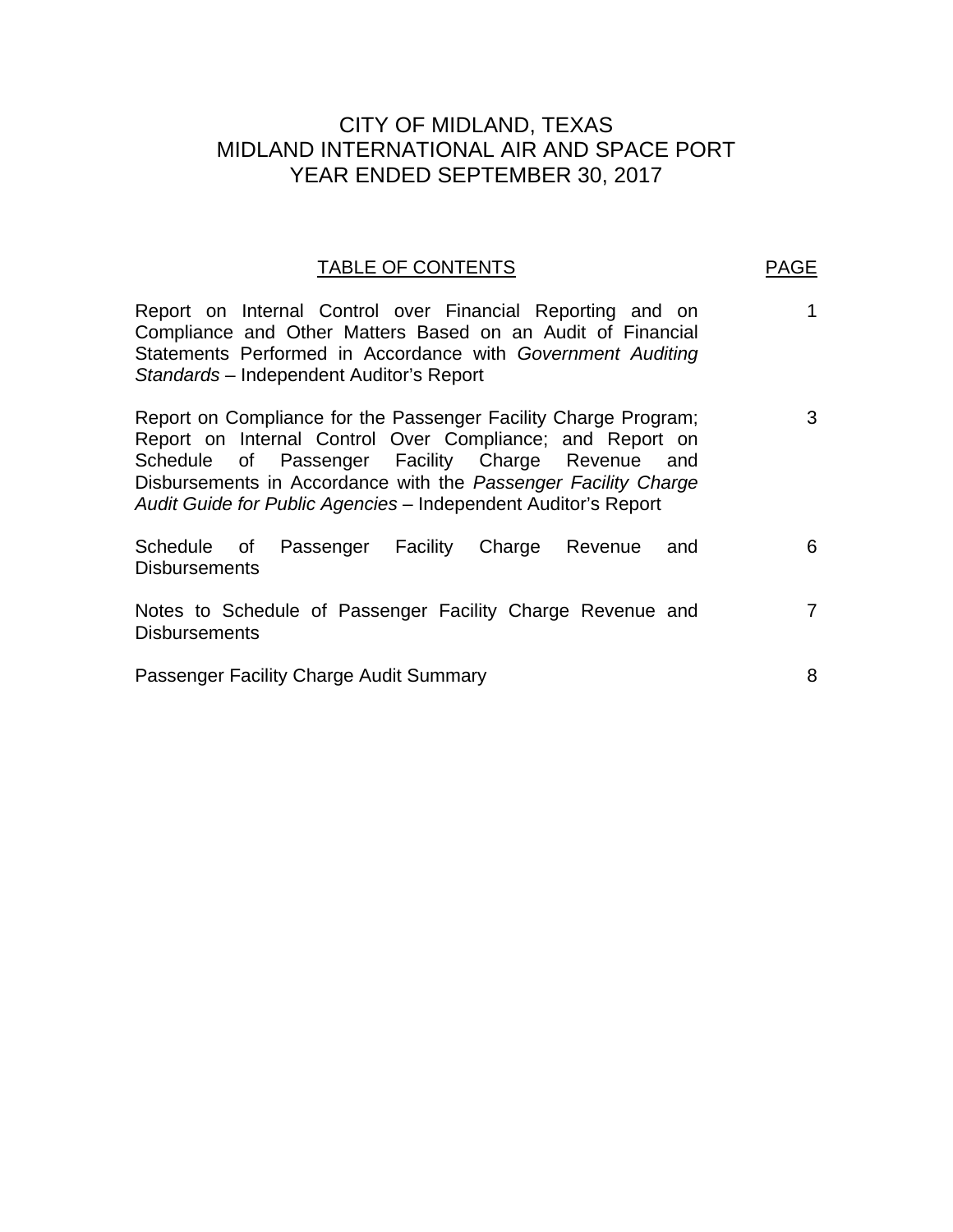# CITY OF MIDLAND, TEXAS MIDLAND INTERNATIONAL AIR AND SPACE PORT

# SCHEDULE OF PASSENGER FACILITY CHARGE REVENUE AND DISBURSEMENTS

FISCAL YEAR ENDED SEPTEMBER 30, 2017

(With Independent Auditor's Reports Thereon)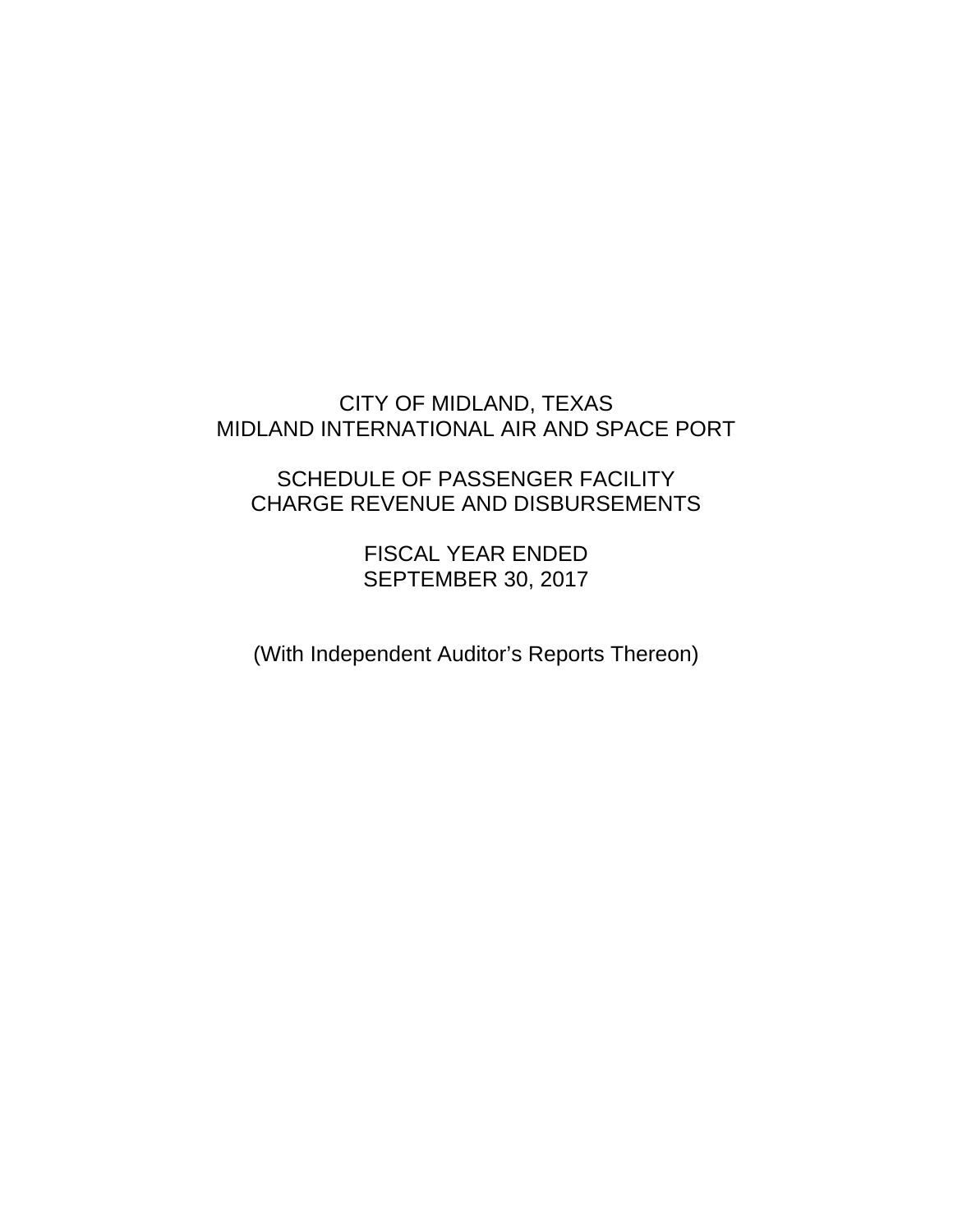

#### **Report on Internal Control over Financial Reporting and on Compliance and Other Matters Based on an Audit of Financial Statements Performed in Accordance with** *Government Auditing Standards*

### **Independent Auditor's Report**

The Honorable Mayor, City Council, and City Manager The City of Midland, Texas

We have audited, in accordance with auditing standards generally accepted in the United States of America and the standards applicable to financial audits contained in *Government Auditing Standards*, issued by the Comptroller General of the United States, the financial statements of the governmental activities, the business-type activities, the aggregate discretely presented component units, each major fund, and the aggregate remaining fund information of the City of Midland, Texas (City), as of and for the year ended September 30, 2017, and the related notes to the financial statements, which collectively comprise the City's basic financial statements, and have issued our report thereon dated March 28, 2018.

#### **Internal Control over Financial Reporting**

In planning and performing our audit of the financial statements, we considered the City's internal control over financial reporting (internal control) to determine the audit procedures that are appropriate in the circumstances for the purpose of expressing our opinion on the financial statements, but not for the purpose of expressing an opinion on the effectiveness of the City's internal control. Accordingly, we do not express an opinion on the effectiveness of the City's internal control.

A *deficiency in internal control* exists when the design or operation of a control does not allow management or employees, in the normal course of performing their assigned functions, to prevent, or detect and correct, misstatements on a timely basis. A *material weakness* is a deficiency, or a combination of deficiencies, in internal control, such that there is a reasonable possibility that a material misstatement of the entity's financial statements will not be prevented, or detected and corrected, on a timely basis. A *significant deficiency* is a deficiency, or a combination of deficiencies, in internal control that is less severe than a material weakness, yet important enough to merit attention by those charged with governance.

Our consideration of internal control was for the limited purpose described in the first paragraph of this section and was not designed to identify all deficiencies in internal control that might be material weaknesses or significant deficiencies. Given these limitations, during our audit we did not identify any deficiencies in internal control that we consider to be material weaknesses. However, material weaknesses may exist that have not been identified.

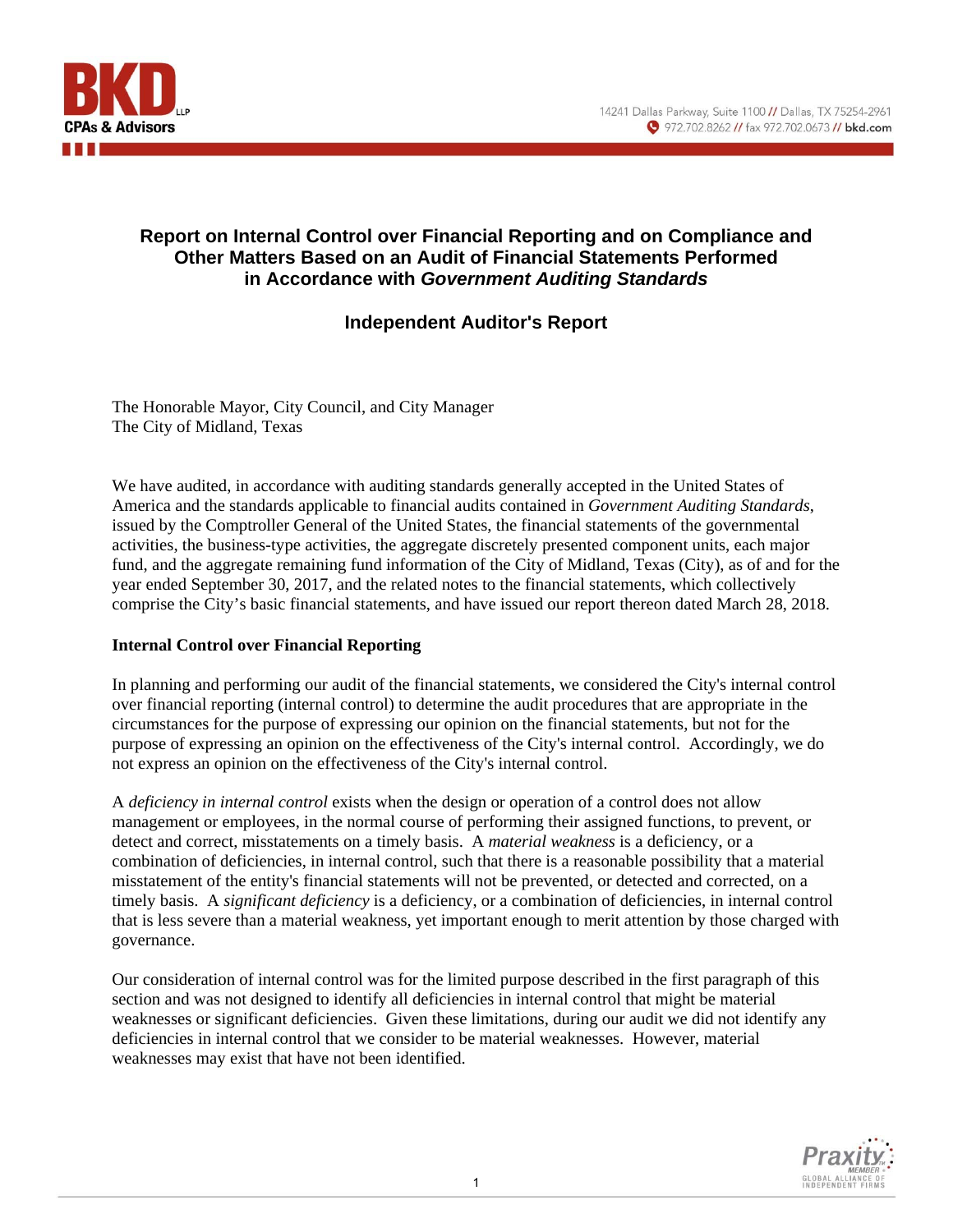The Honorable Mayor, City Council, and City Manager The City of Midland, Texas Page 2

#### **Compliance and Other Matters**

As part of obtaining reasonable assurance about whether the City's financial statements are free from material misstatement, we performed tests of its compliance with certain provisions of laws, regulations, contracts and grant agreements, noncompliance with which could have a direct and material effect on the determination of financial statement amounts. However, providing an opinion on compliance with those provisions was not an objective of our audit, and accordingly, we do not express such an opinion. The results of our tests disclosed no instances of noncompliance or other matters that are required to be reported under *Government Auditing Standards*.

#### **Purpose of this Report**

The purpose of this report is solely to describe the scope of our testing of internal control and compliance and the results of that testing, and not to provide an opinion on the effectiveness of the entity's internal control or on compliance. This report is an integral part of an audit performed in accordance with *Government Auditing Standards* in considering the entity's internal control and compliance. Accordingly, this communication is not suitable for any other purpose.

BKD.LLP

Dallas, Texas March 28, 2018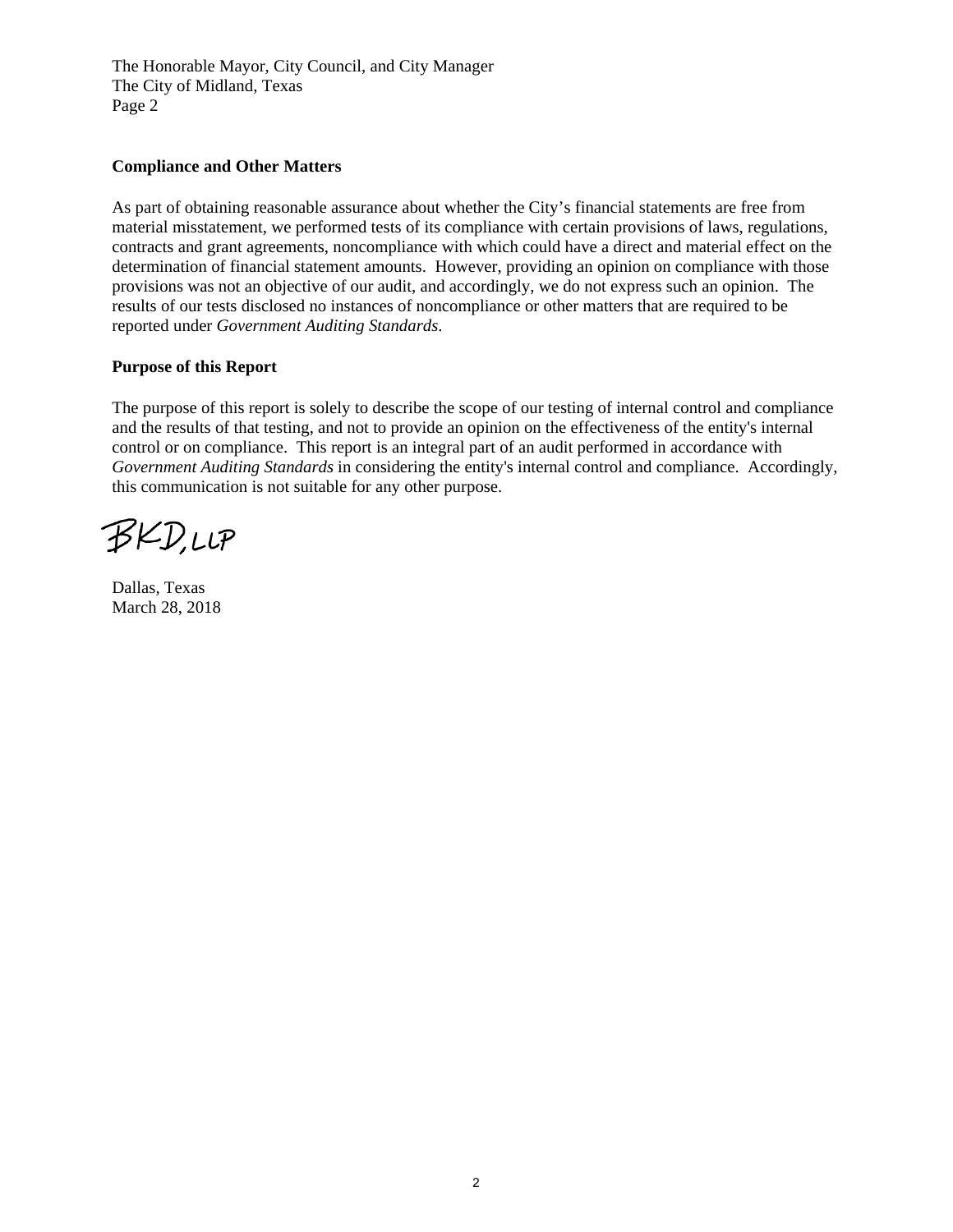

#### **Independent Auditor's Report on Compliance for the Passenger Facility Charge Program, Report on Internal Control Over Compliance and Report on Schedule of Passenger Facility Charge Revenue and Disbursements**

The Honorable Mayor, City Council, and City Manager The City of Midland, Texas

#### **Report on Compliance for the Passenger Facility Charge Program**

We have audited the compliance of the City of Midland, Texas (City) with the types of compliance requirements described in the *Passenger Facility Charge Audit Guide for Public Agencies* (Guide), issued by the Federal Aviation Administration that could have a direct and material effect on the City's passenger facility charge program for the year ended September 30, 2017.

#### *Management's Responsibility*

Management is responsible for compliance with the requirements of laws and regulations applicable to the passenger facility charge program.

#### *Auditor's Responsibility*

Our responsibility is to express an opinion on compliance of the City's passenger facility charge program based on our audit of the types of compliance requirements referred to above. We conducted our audit of compliance in accordance with auditing standards generally accepted in the United States of America; the standards applicable to financial audits contained in *Government Auditing Standards*, issued by the Comptroller General of the United States; and the Guide. Those standards and the Guide require that we plan and perform the audit to obtain reasonable assurance about whether noncompliance with the types of compliance requirements referred to above that could have a direct and material effect on the passenger facility charge program occurred. An audit includes examining, on a test basis, evidence about the City's compliance with those requirements and performing such other procedures as we considered necessary in the circumstances.

We believe that our audit provides a reasonable basis for our opinion on compliance. However, our audit does not provide a legal determination of the City's compliance.

#### *Opinion on Passenger Facility Charge Program*

In our opinion, the City complied, in all material respects, with the types of compliance requirements referred to above that could have a direct and material effect on its passenger facility charge program for the year ended September 30, 2017.

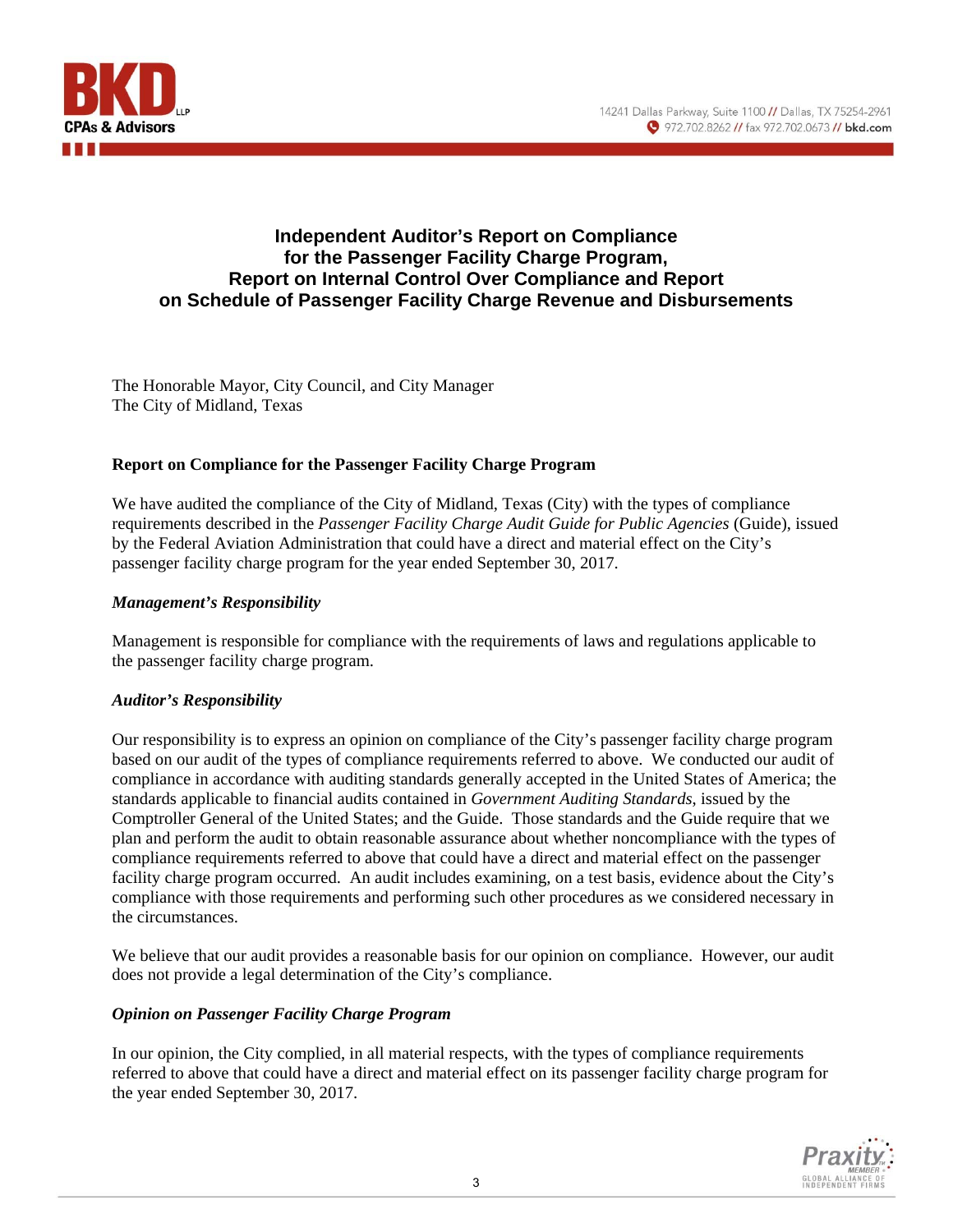The Honorable Mayor, City Council, and City Manager The City of Midland, Texas Page 4

#### **Report on Internal Control Over Compliance**

Management of the City is responsible for establishing and maintaining effective internal control over compliance with the types of compliance requirements referred to above. In planning and performing our audit of compliance, we considered the City's internal control over compliance with the types of requirements that could have a direct and material effect on the passenger facility charge program to determine the auditing procedures that are appropriate in the circumstances for the purpose of expressing our opinion on compliance for the passenger facility charge program and to test and report on internal control over compliance in accordance with the Guide, but not for the purpose of expressing an opinion on the effectiveness of internal control over compliance. Accordingly, we do not express an opinion on the effectiveness of the City's internal control over compliance.

A *deficiency in internal control over compliance* exists when the design or operation of a control over compliance does not allow management or employees, in the normal course of performing their assigned functions, to prevent, or detect and correct, noncompliance with a type of compliance requirement of the passenger facility charge program on a timely basis. A *material weakness in internal control over complianc*e is a deficiency, or combination of deficiencies, in internal control over compliance such that there is a reasonable possibility that material noncompliance with a type of compliance requirement of the passenger facility charge program will not be prevented, or detected and corrected, on a timely basis. A *significant deficiency in internal control over compliance* is a deficiency, or a combination of deficiencies, in internal control over compliance with a type of compliance requirement of the passenger facility charge program that is less severe than a material weakness in internal control over compliance, yet important enough to merit attention by those charged with governance.

Our consideration of internal control over compliance was for the limited purpose described in the first paragraph of this section and was not designed to identify all deficiencies in internal control over compliance that might be material weaknesses or significant deficiencies. We did not identify any deficiencies in internal control over compliance that we consider to be material weaknesses. However, material weaknesses may exist that have not been identified.

The purpose of this report on internal control over compliance is solely to describe the scope of our testing of internal control over compliance and the results of that testing based on the requirements of the Guide. Accordingly, this report is not suitable for any other purpose.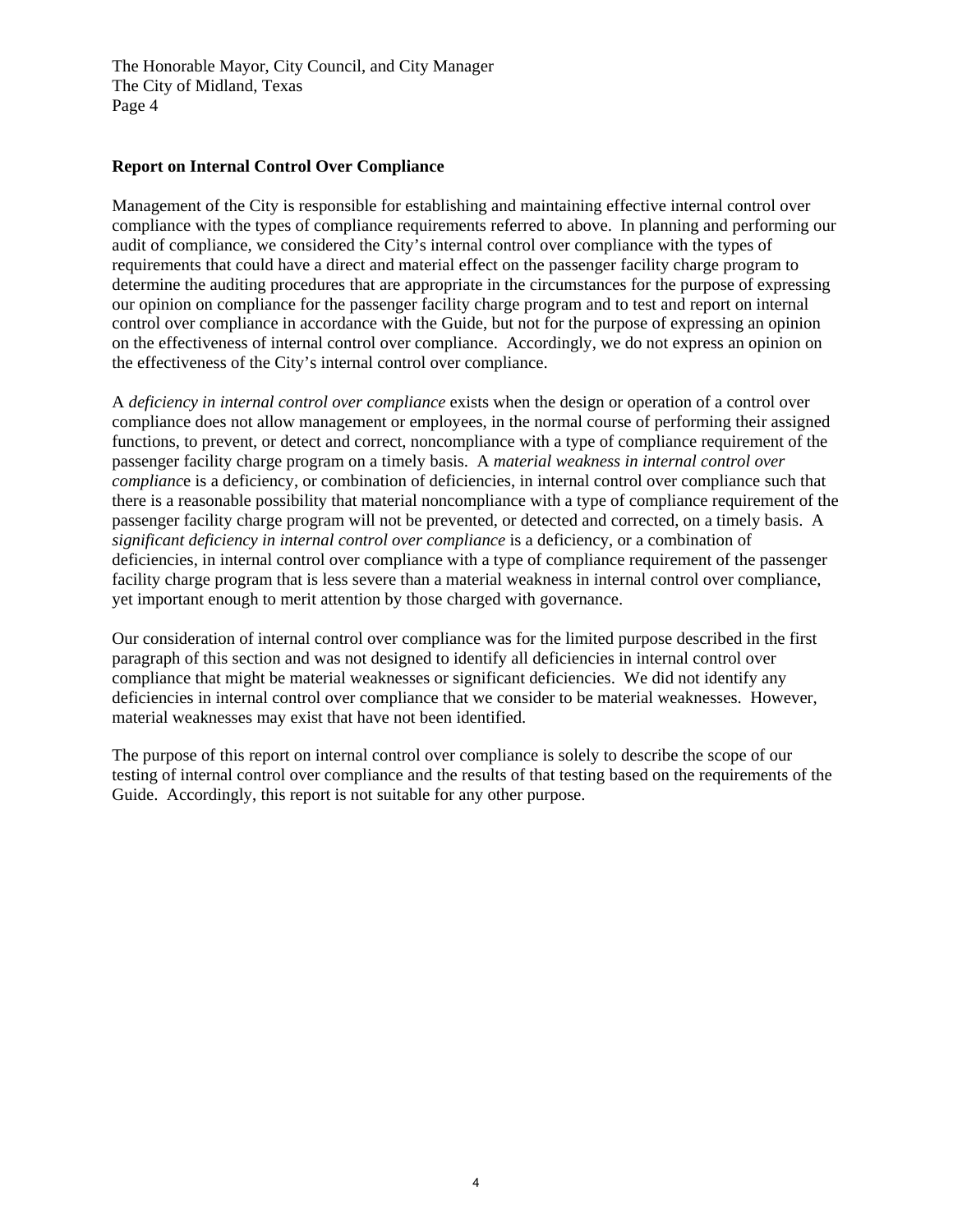The Honorable Mayor, City Council, and City Manager The City of Midland, Texas Page 5

#### **Report on Schedule of Passenger Facility Charge Revenue and Disbursements**

We have audited the basic financial statements of the City of Midland, Texas, as of and for the year ended September 30, 2017, and have issued our report thereon dated March 28, 2018, which contained an unmodified opinion on those basic financial statements. Our audit was performed for the purpose of forming an opinion on the basic financial statements as a whole. The accompanying Schedule of Passenger Facility Charge Revenue and Disbursements is presented for purposes of additional analysis, as specified in the Guide, and is not a required part of the basic financial statements. Such information is the responsibility of management and was derived from, and relates directly to the underlying accounting and other records used to prepare the basic financial statements. The information has been subjected to the auditing procedures applied in the audit of the basic financial statements and certain additional procedures, including comparing and reconciling such information directly to the underlying accounting and other records used to prepare the basic financial statements or to the basic financial statements themselves, and other additional procedures in accordance with auditing standards generally accepted in the United States of America. In our opinion, the Schedule of Passenger Facility Charge Revenue and Disbursements is fairly stated in all material respects in relation to the basic financial statements as a whole.

BKD,LLP

Dallas, Texas March 28, 2018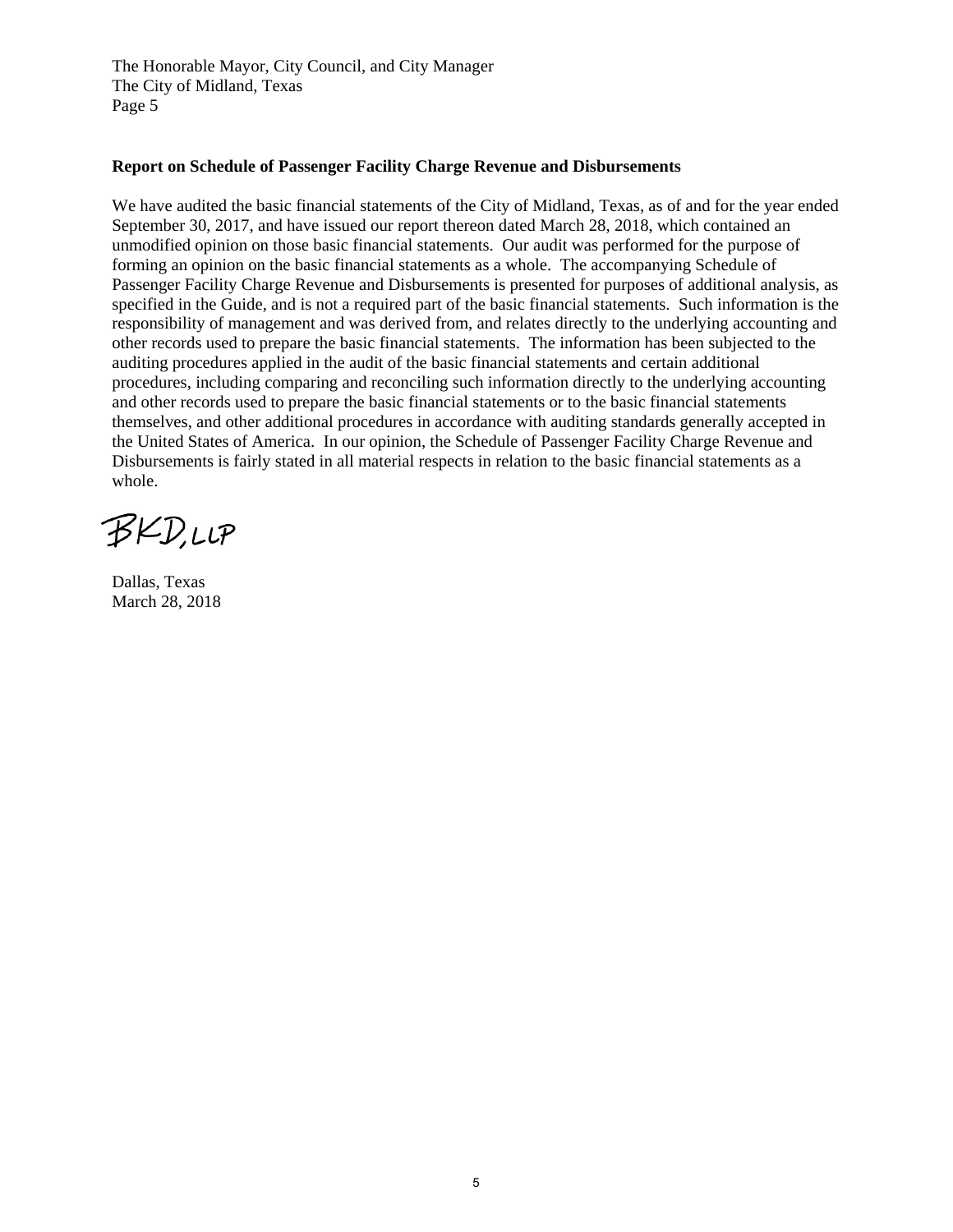#### **City of Midland, Texas Midland International Air and Space Port FY - 17 10/1/16-9/30/17**

|                                                                       |                | <b>FY-16</b><br><b>Program Total</b> |     | Quarter 1<br>Oct. - Dec. |          | Quarter 2<br>Jan. - Mar. |          | Quarter 3<br>Apr. - Jun. |          | Quarter 4<br>Jul. - Sep. |          | <b>FY-17</b><br>Total    |          | <b>FY-17</b><br><b>Program Total</b> |
|-----------------------------------------------------------------------|----------------|--------------------------------------|-----|--------------------------|----------|--------------------------|----------|--------------------------|----------|--------------------------|----------|--------------------------|----------|--------------------------------------|
| Revenue                                                               |                |                                      |     |                          |          |                          |          |                          |          |                          |          |                          |          |                                      |
| Collections                                                           | \$             | 38,459,566 \$                        |     | 426,482                  |          | 439,074 \$               |          | 533,434 \$               |          | 511,515 \$               |          | 1,910,505 \$             |          | 40,370,071                           |
| Interest                                                              | \$             | 2,610,479 \$                         |     | 3,694                    |          | 5,376 \$                 |          | 10,408 \$                |          | 10,365 \$                |          | 29,843 \$                |          | 2,640,322                            |
| <b>Total Revenue</b>                                                  | $\mathfrak{S}$ | 41,070,045 \$                        |     | 430,176 \$               |          | 444,450 \$               |          | 543,842 \$               |          | 521,880 \$               |          | 1,940,348 \$             |          | 43,010,393                           |
| <b>Disbursements</b>                                                  |                |                                      |     |                          |          |                          |          |                          |          |                          |          |                          |          |                                      |
| App 94-02                                                             |                |                                      |     |                          |          |                          |          |                          |          |                          |          |                          |          |                                      |
| Proj. 2-1 - Rehab. RW 4-22                                            | \$             | 119,012 \$                           |     |                          | \$       |                          | \$       |                          | \$       |                          | \$       |                          | \$       | 119,012                              |
| Proj. 2-2 - Rehab. RW 16L-34R                                         | \$             | 79,340                               | \$  |                          | \$       |                          | \$       |                          | \$       |                          | \$       |                          | \$       | 79,340                               |
| Proj. 2-3 - Rehab. Airf. Taxiways                                     | \$             | 223,673 \$                           |     | $\blacksquare$           | \$       |                          | \$       |                          | \$       |                          | \$       |                          | \$       | 223,673                              |
| Proj. 2-4 - Const. New Terminal                                       | \$             | 30,303,864                           | \$  |                          | \$       |                          |          |                          | \$       |                          | \$       | $\overline{\phantom{a}}$ | \$       | 30,303,864                           |
| Total App - 02                                                        | \$             | 30,725,889 \$                        |     | ٠                        | \$       |                          | \$       |                          | \$       | ٠                        | \$       | $\blacksquare$           | \$       | 30,725,889                           |
| App 01-04                                                             |                |                                      |     |                          |          |                          |          |                          |          |                          |          |                          |          |                                      |
| Proj. 4-1 - Recon. N. Apron & Drn.                                    | \$             | 364,099                              | \$  |                          | \$       |                          | \$       |                          | \$       |                          | \$       |                          | \$       | 364,099                              |
| Proj. 4-2 - Rehab. RW & Txwy.                                         | \$             | 60,187                               | \$  |                          | \$       |                          | \$       |                          | \$       |                          | \$       |                          | \$       | 60,187                               |
| Proj. 4-3 - Reloc. & Recon Txwy. Z                                    | \$             | 213,215                              | \$  |                          | \$       |                          | \$       |                          | \$       |                          | \$       |                          | \$       | 213,215                              |
| Proj. 4-4 - Replace ARFF Facility                                     | \$             | 190,000                              | \$  |                          | \$       |                          | \$       |                          | \$       |                          |          |                          | \$       | 190,000                              |
| Proj. 4-5 - Recon. Txwy C, H, P Intr.                                 | \$             | 109,988                              | \$  |                          | \$       |                          | \$       |                          | \$       |                          |          |                          | \$       | 109,988                              |
| Proj. 4-6 - Recon. S. Apron                                           | \$             | 378,432                              | \$  |                          | \$       |                          | \$       |                          | \$       |                          | \$       |                          | \$       | 378,432                              |
| Proj. 4-7 - Acquire 2 ARFF Veh.                                       | \$             | 80,000                               | \$  |                          | \$       |                          | \$       |                          | \$       |                          |          |                          | \$       | 80,000                               |
| Total App - 04                                                        | \$             | 1,395,921 \$                         |     | ۰                        | \$       |                          | \$       |                          | \$       |                          | \$       | $\blacksquare$           | \$       | 1,395,921                            |
| App 07-05                                                             |                |                                      |     |                          |          |                          |          |                          |          |                          |          |                          |          |                                      |
|                                                                       |                |                                      |     |                          |          |                          |          |                          |          |                          |          |                          |          |                                      |
| Proj. 5-1 - PFC Admin. Fee<br>Proj. 5-2 - 10/28 Shoulder              | \$<br>\$       | 50,000 \$<br>108,702 \$              |     |                          | \$<br>\$ |                          | \$<br>\$ |                          | \$<br>\$ |                          | \$<br>\$ |                          | \$<br>\$ | 50,000<br>108,702                    |
| Proj. 5-3 - Repl. FIDS/BIDS                                           | \$             | 27,815 \$                            |     |                          | \$       |                          | S        |                          | \$       |                          | \$       |                          | \$       | 27,815                               |
| Proj. 5-4 - Swpr. Snow Rem. Veh.                                      | \$             | 36,596 \$                            |     |                          | \$       |                          | \$       |                          | \$       |                          | \$       |                          | \$       | 36,596                               |
| Proj. 5-5 - Airp. Master Drng. Plan                                   | \$             | $3,750$ \$                           |     |                          | \$       |                          |          |                          | g        |                          | \$       |                          | \$       | 3,750                                |
| Proj. 5-6 - Rehab. RW 16R/34L                                         | \$             | 227,731                              | \$  |                          | \$       |                          | S        |                          | \$       |                          | \$       |                          | \$       | 227,731                              |
| Proj. 5-7 - Rehab. RW 10/28                                           | \$             | 184,490                              | \$  |                          | \$       |                          |          |                          | \$       |                          | \$       |                          | \$       | 184,490                              |
| Proj. 5-8 - Swpr. Snow Rem. Eq.                                       | \$             | ÷,                                   | \$  |                          | \$       |                          |          |                          | \$       |                          | \$       |                          | \$       |                                      |
| Proj. 5-9 - Airf. Light/Sign                                          | \$             | 82,320                               | \$  |                          | \$       |                          | \$       |                          | \$       |                          | \$       |                          | \$       | 82,320                               |
| Proj. 5-10 - Rehab. Txwys.                                            | \$             | 210,745                              | -\$ | $\blacksquare$           | \$       |                          |          |                          | \$       |                          | \$       |                          | \$       | 210,745                              |
| Total App - 05                                                        | \$             | 932,149 \$                           |     | $\blacksquare$           | \$       | $\blacksquare$           | \$       |                          | \$       |                          | \$       | $\blacksquare$           | \$       | 932,149                              |
|                                                                       |                |                                      |     |                          |          |                          |          |                          |          |                          |          |                          |          |                                      |
| App 12-06                                                             |                |                                      |     |                          |          |                          |          |                          |          |                          |          |                          |          |                                      |
| Proj. 6-1 - Terminal Rehab.                                           | \$<br>\$       | 186,637 \$<br>310,103 \$             |     |                          | \$<br>\$ |                          | \$<br>\$ |                          | \$<br>\$ |                          | \$<br>\$ |                          | \$<br>\$ | 186,637<br>310,103                   |
| Proj. 6-2 - Exec. Apron Recon.<br>Proj. 6-3 - NW Taxilane, Emer Rdwy. | \$             | 73,586                               | \$  |                          | \$       |                          | \$       |                          | \$       |                          | \$       |                          | \$       | 73,586                               |
| Proj. 6-4 - Wildlife Hazard Asses.                                    | \$             | $\blacksquare$                       | \$  |                          | \$       |                          | S        |                          | \$       |                          | \$       |                          | \$       |                                      |
| Proj. 6-5 - RW 4/22 16R/34L Reh. Design                               | \$             | $\blacksquare$                       | \$  |                          | \$       |                          | \$       |                          | \$       |                          | \$       |                          | \$       |                                      |
| Proj. 6-6 - Emer. Perimeter Rdwy, Gate Reh. \$                        |                | 19,500                               | \$  |                          | \$       |                          |          |                          | \$       |                          | \$       |                          | \$       | 19,500                               |
| Proj. 6-7 - Airport Drng. Improvements                                |                |                                      |     |                          | \$       |                          | \$       |                          | \$       |                          | \$       |                          | \$       |                                      |
| Proj. 6-8 - Ent. Road Guidance Sign Reh.                              | \$             | 1,330,700                            | \$  |                          | \$       |                          | \$       |                          | \$       |                          | \$       |                          | \$       | 1,330,700                            |
| Proj. 6-9 - Airp. Radio Comm. Sys. Upgrade                            |                |                                      | \$  |                          | \$       |                          |          |                          |          |                          | ፍ        |                          | \$       |                                      |
| Proj. 6-10 - Airfield Lighting Cable Repl.                            | \$             | 1,366,361 \$                         |     |                          | \$       |                          | \$       |                          | \$       |                          | \$       | - \$                     |          | 1,366,361                            |
| Proj. 6-11 - Txwy V Apron Expansion                                   | \$             |                                      |     |                          | \$       |                          |          |                          | \$       |                          | \$       |                          |          |                                      |
| Total App - 06                                                        | \$             | $3,286,887$ \$                       |     |                          | \$       |                          |          |                          | \$       |                          | \$       |                          |          | 3,286,887                            |
| App 14-07                                                             |                |                                      |     |                          |          |                          |          |                          |          |                          |          |                          |          |                                      |
| Proj 7-1 - Airfield Security Access Control Sy \$                     |                |                                      | \$  | 20,000                   | - \$     |                          | \$       | $(20,000)$ \$            |          |                          |          |                          | \$       |                                      |
| Proj 7-2 - Aircraft Ramp Lighting System                              | \$             | 448,064                              | \$  |                          |          |                          | \$       |                          | \$       |                          |          |                          | \$       | 448,064                              |
| Proj 7-3 - Construct RW 16R Run-Up                                    | \$             | 879,200                              | \$  |                          | \$       |                          | \$       |                          | \$       |                          |          |                          | \$       | 879,200                              |
| Proj 7-4 - Northwest Taxilane Extension                               | \$             |                                      | \$  |                          |          |                          |          |                          |          |                          |          |                          | \$       |                                      |
|                                                                       |                | 1,327,264                            |     | 20,000                   |          |                          |          | (20,000)                 |          |                          |          |                          |          | 1,327,264                            |
| <b>Total Disbursements</b>                                            | $\mathbb{S}$   | 37,668,110 \$                        |     | $20,000$ \$              |          |                          | $-$ \$   | $(20,000)$ \$            |          |                          | - \$     | $-$ \$                   |          | 37,668,110                           |
| Net PFC Revenue (rev. - disb.)                                        |                |                                      | \$  | 410,176 \$               |          | 444,450 \$               |          | 563,842 \$               |          | 521,880 \$               |          | 1,940,348                |          |                                      |
| <b>PFC Account Balance</b>                                            | \$             | 3,401,935 \$                         |     | $3,812,111$ \$           |          | 4,256,561 \$             |          | 4,820,403 \$             |          | 5,342,283 \$             |          | 5,342,283 \$             |          | 5,342,283                            |

See accompanying independent auditor's reports and notes to the schedule of passenger facility charge revenue and disbursements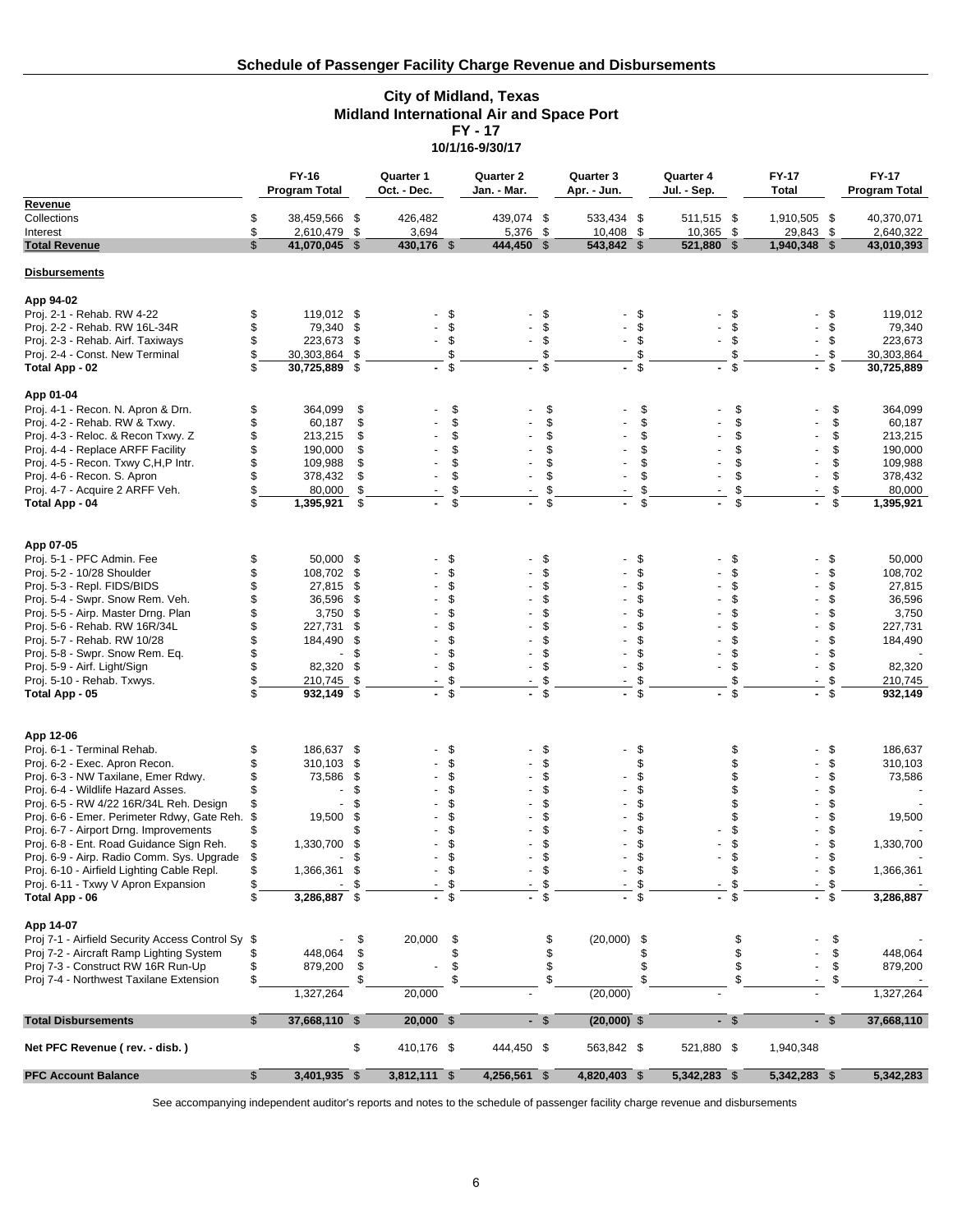# CITY OF MIDLAND, TEXAS MIDLAND INTERNATIONAL AIR AND SPACE PORT

# Notes to the Schedule of Passenger Facility Charge Revenue and Disbursements For the Year Ended September 30, 2017

#### 1. Description of the Program

Sections 9110 and 9111 of the Aviation Safety and Capacity Expansion Act of 1990, enacted on November 5, 1990, authorized by the Secretary of Transportation, further delegated to the Federal Aviation Administration (FAA) Administrator, to approve the local imposition of an airport passenger facility charge (PFC) of \$1, \$2, \$3, or \$4.50 per enplaned passenger for use on certain airport projects. On May 29, 1991, the FAA issued Part 158 of the Federal Aviation Regulations outlining policies and procedures for the PFC Program. Under Part 158, public agencies controlling commercial service airports can apply to the FAA for authority to impose a PFC for use on eligible projects. The Midland International Air and Space Port (Airport) was initially authorized by the FAA to impose and use a \$3 passenger charge. In June 2004, the Airport was granted FAA approval to collect at the \$4.50 per enplaned passenger rate. The Airport began collecting at the \$4.50 rate effective November 1, 2004. However, January 1, 2014 the passenger charge decreased from \$4.50 to \$3.00 temporarily for the period January 1, 2014 to October 31, 2014 and returned to \$4.50 on November 1, 2014.

Passenger facility charges collected are deposited and separately held in a restricted account along with interest earned on such funds. Disbursements shown in the schedule of passenger facility charge revenue and disbursements represent those amounts transferred from the restricted account to reimburse the Airport for the PFC qualified portion of amounts expended on eligible projects.

#### 2. Basis of Accounting – Schedule of Passenger Facility Charge Revenue and Disbursements

The accompanying Schedule of Passenger Facility Charge Revenue and Disbursements presents the revenues received from the Passenger Facility Charges and disbursements paid on approved projects.

The schedule is prepared on a cash basis and, consequently, does not agree to the basic financial statements, but is reconciled to the financial statements as follows:

| <b>PFC Cash Basis Collections</b>           | S | 1,910,505 |
|---------------------------------------------|---|-----------|
| Fiscal Year 2016 Accrual                    |   | (212,020) |
| Fiscal Year 2017 Accrual                    |   | 253,865   |
| <b>PFC Revenue Per Financial Statements</b> |   | 1,952,350 |

#### 3. Disbursements

No disbursements occurred in the current year as several projects were abandoned or postponed. The Airport is currently in the application process with the FAA for approval of six new projects. As of September 30, 2017, the FAA had not approved the application.